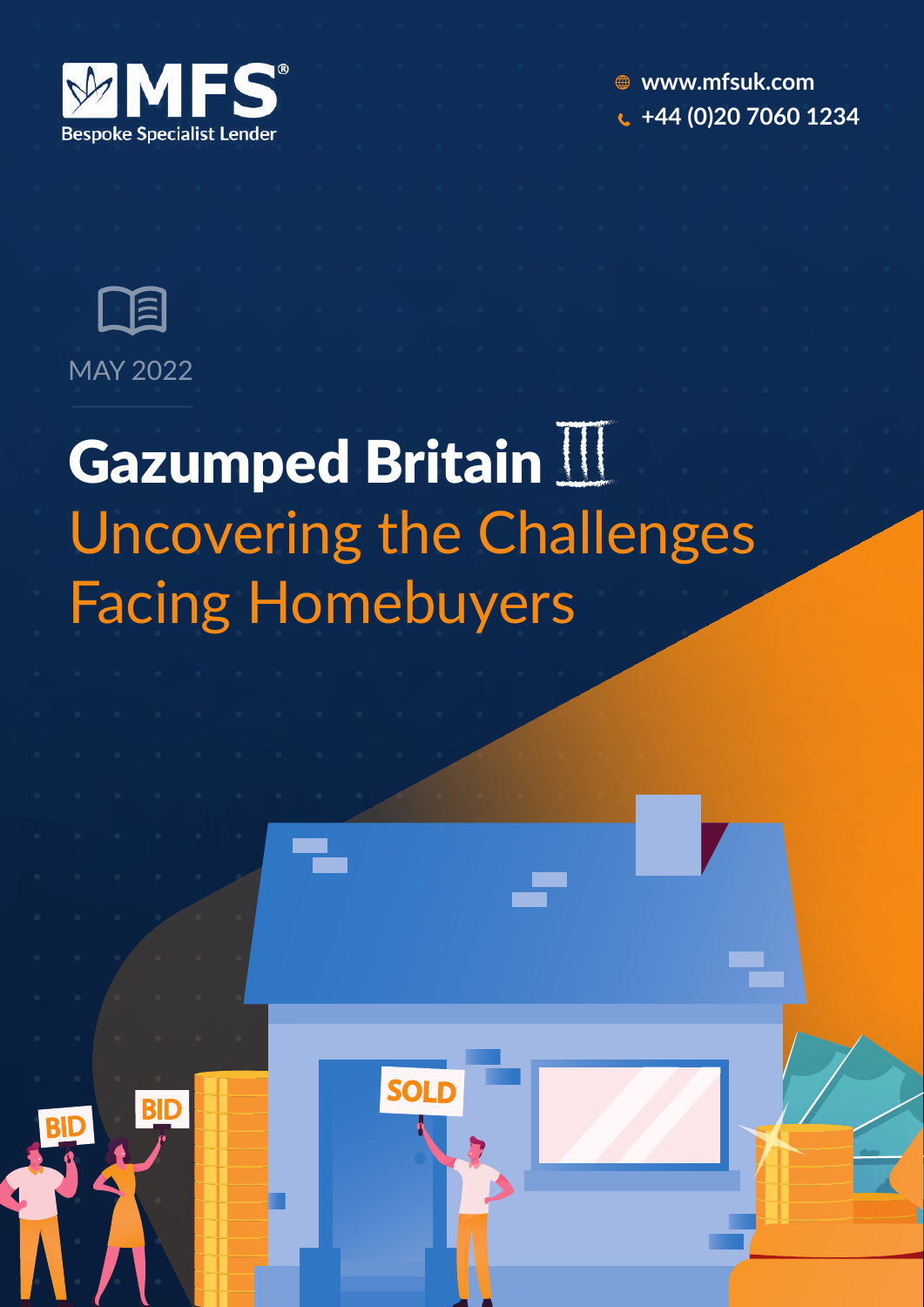

## Gazumped Britain III: Uncovering the Challenges Facing Homebuyers

The UK's property market is extremely competitive. A longstanding undersupply of residential properties is exacerbated by a perpetually high demand among buyers and investors.

Prices have been driven up by a supply and demand imbalance. At the start of 2005, the average UK house price was just over £150,000 – by February 2022, it had reached almost £277,000, according to **official figures**. Indeed, house prices have increased by more than 10% in the past 12 months in the face of significant buyer interest.

To address **this undersupply of property**, it is estimated between 300,000 and 350,000 new homes must be added to the UK's housing stock every year for a decade. Successive governments have made this their target, but all have fallen short.

Today, it is thought that there are around **29** prospective buyers for every residential property that is sold in the UK. Such competition, while pushing prices higher, has also long played a role in encouraging questionable tactics. Gazumping is a prime example.

Gazumping occurs when a seller accepts a verbal offer on the property from one potential buyer, but then accepts a higher offer from someone else. It can also refer to the seller raising the asking price or asking for more money at the last minute, after previously verbally agreeing to a lower one.

Outlawed in Scotland, gazumping remains a common problem in England and Wales. But just how common is, and what are homebuyers' attitudes towards the issue?

Market Financial Solutions (MFS) commissioned independent research in **2016** and **2019** to delve into the matter. Now, in the third instalment of our 'Gazumped Britain' research, we have returned to provide further timely insight into the problem.

In April 2022, a nationally representative sample of 524 UK adults were surveyed, all of whom had bought a residential property in England or Wales within the past decade. In this report we outline how prevalent gazumping remains, the main causes and ramifications of being gazumped, and what can be done to tackle the issue.



Average UK house price was just over

# £150,000 £277,000  $\bigcirc$   $\bigcirc$   $\bigcirc$



Average UK house price almost reached

**AAAAA**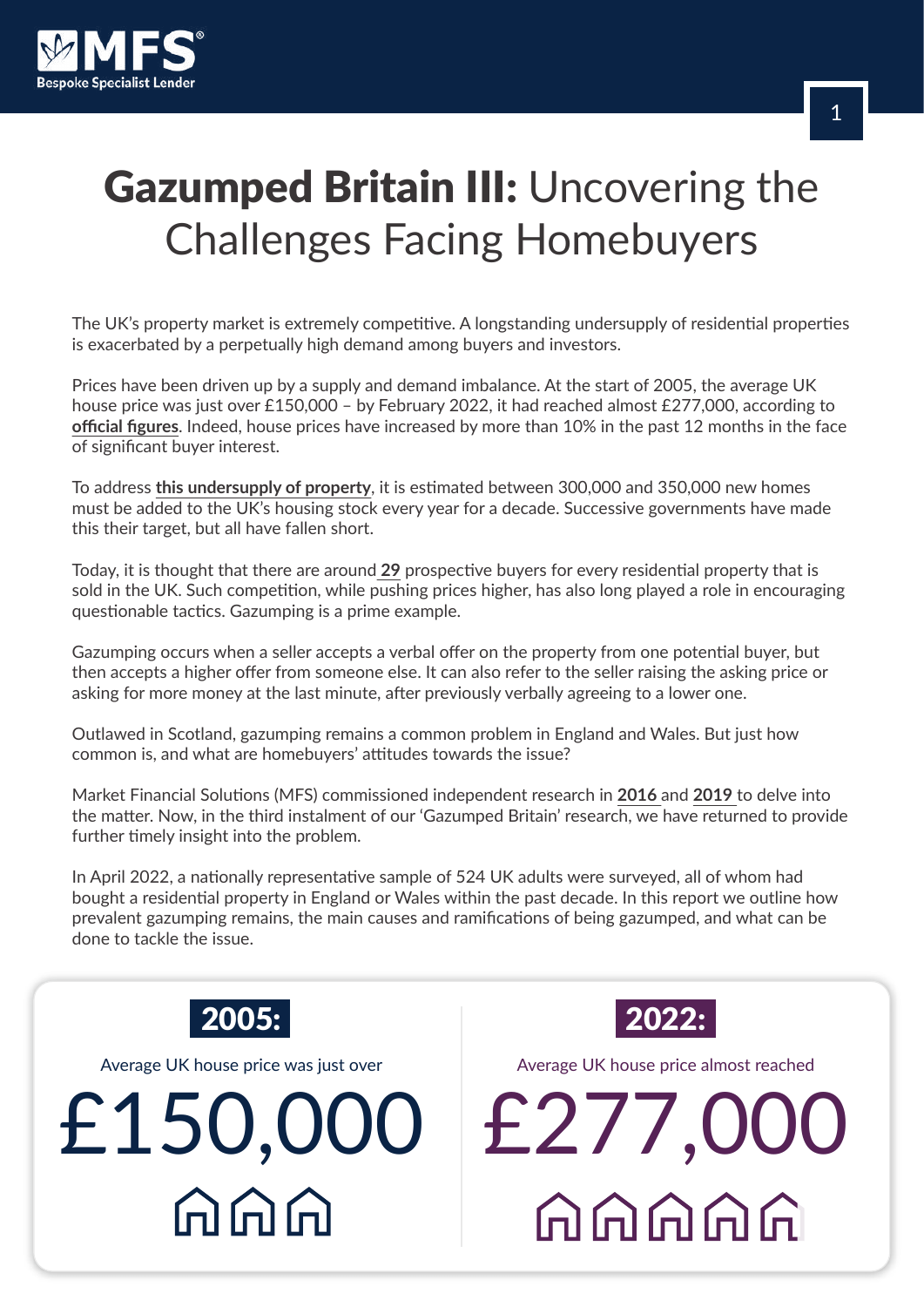

## Key findings at a glance:

| MFS's research among more than 500 homebuyers in England and Wales found:                                                                                                                                                                            |
|------------------------------------------------------------------------------------------------------------------------------------------------------------------------------------------------------------------------------------------------------|
| $31\%$ of people in England and Wales who have bought a property since 2012 say they have been<br>gazumped at least once - that is the exact same figure as in 2019.<br>In London, the figure rose to 51%, marking a 5% increase on three years ago. |
| $26\%$ admit to gazumping another buyer.                                                                                                                                                                                                             |
| $37\%$ of property buyers have lost fees paid to intermediaries due to a property purchase that fell<br>through (it was 39% in 2019).                                                                                                                |
| $\frac{47\%}{ }$ said they would consider gazumping a rival bidder if it meant they got the property they want<br>-up 4% from 2019.                                                                                                                  |
| $\frac{79\%}{0}$ believe gazumping tactics have become more common due to the highly competitive nature<br>of the property market - much higher than three years ago, when just 66% said the same thing.                                             |
| 700/                                                                                                                                                                                                                                                 |

**77 / O** want the Government to act and outlaw gazumping, as they have done in Scotland.

#### The same headaches remain

MFS's research reveals that almost one in three (31%) homebuyers in England and Wales have been gazumped while trying to purchase a property in the past decade. This was the exact same figure recorded when we asked the same question in 2019. Slightly fewer (26%) admitted to gazumping another buyer to get the property they wanted.

The practice is even more prevalent in London, where some 51% of buyers said they had experienced gazumping (5% more than in 2019).

Worryingly, 37% of homebuyers said they have lost out on fees paid to solicitors and surveyors due to a property purchase falling through in the past. Of those who have been gazumped, 23% lost money in the process.

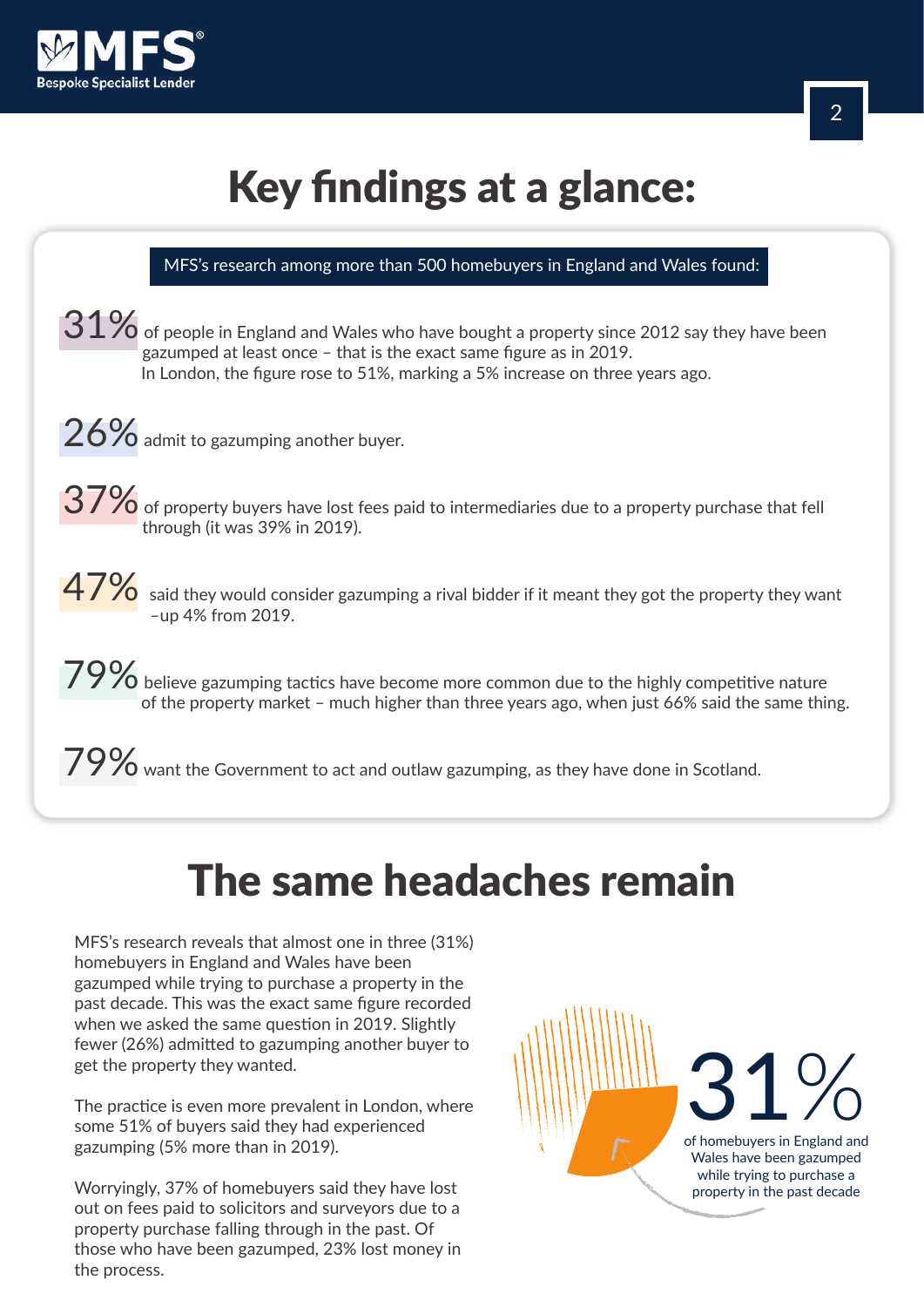

This is significant when considering the associated costs; homebuyers lose an average of **£2,700** when a purchase falls through. In fact, for just over 10% of buyers whose deal collapses, they end up losing in excess of **£5,000.**

The survey also suggests that gazumping tactics are not going anywhere. Nearly half (47%) of existing homeowners in England and Wales said they would consider gazumping a rival buyer in the future – this figure has risen 4% in the past three years. Further, the vast majority (79%) believe gazumping tactics have become more common due to the highly competitive nature of the property market – that is much higher than three years ago, when just 66% said the same thing.



#### The reasons and ramifications

Evidently, the financial implications of being gazumped are significant. Buyers can lose out on thousands of pounds. Add to this the stress and anxiety caused along the way, as well as the fundamental fact that a homebuyer or investor will miss out on a property that they had set their sights – and perhaps their hearts – on owning.

One in six (17%) homebuyers who were gazumped said that in the end they settled for buying property that they like less than the one they missed out on.

So, given the financial and emotional ramifications, it is important to understand which factors contribute towards someone being gazumped.

Speaking to the 31% of respondents who have been gazumped in the past decade, we found that a quarter (25%) experienced the issue because they were stuck in a long property chain.

As buyers and sellers become reliant on other transactions going ahead, the delays allow time for other rival bidders to enter the picture late in the process. This could provide a seller with a more attractive offer – be it more money or a chain free buyer. Indeed, 20% of buyers said they had been gazumped while awaiting the sale of their own property.

Delays in securing finance was another common issue. One in five (20%) buyers who were gazumped said that long waiting times for receiving a loan opened the door for another buyer to gazump them.



of buyers said they had been of buyers said they had been<br>gazumped while awaiting the sale<br>of their own property.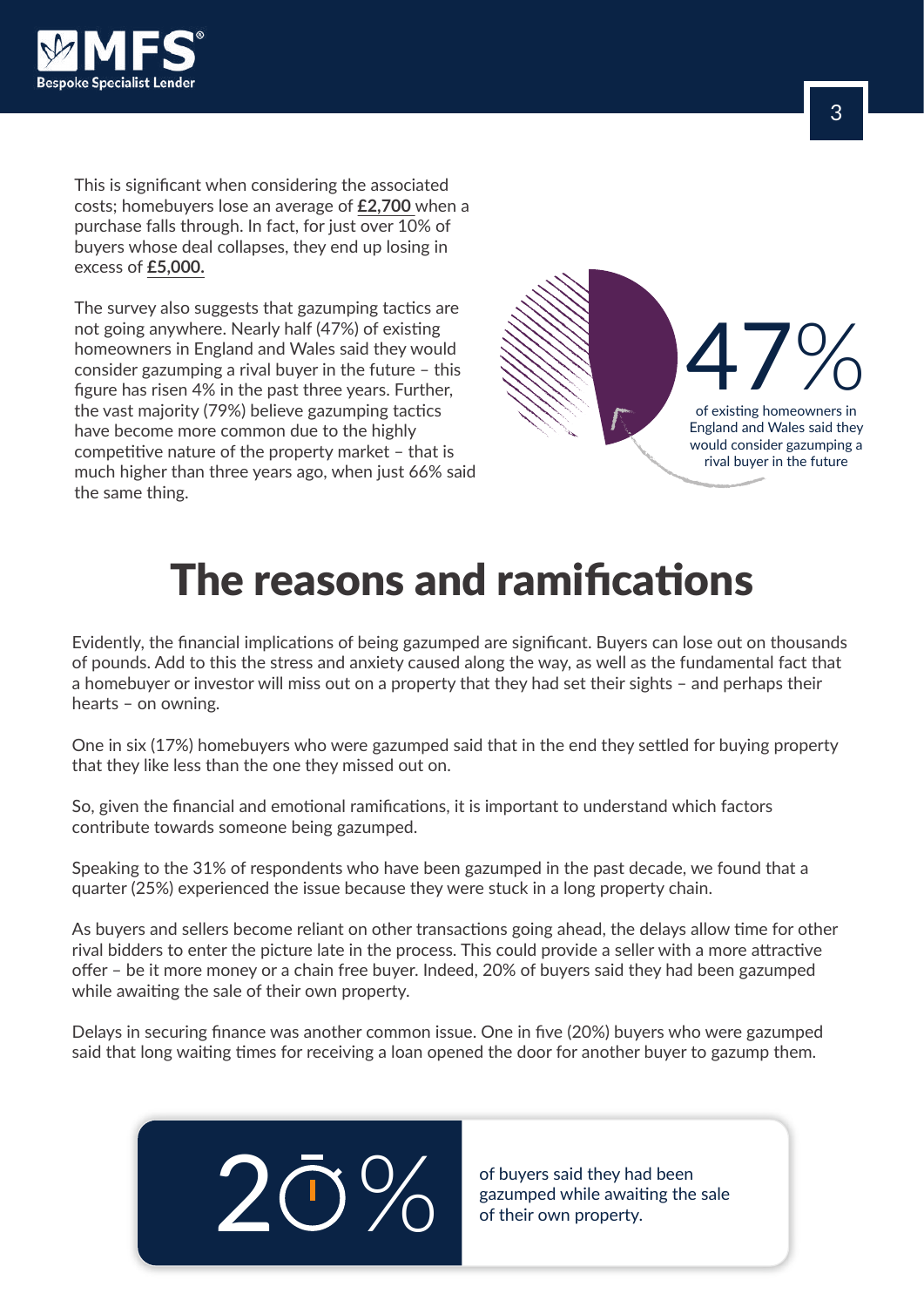

#### The role of specialist finance

Many mortgage applications can take weeks if not months to process, and even longer still for the loan to be released. Evidently, such long waiting times are contributing notably to the prevalence of gazumping in England and Wales.

As such, it is important for property buyers and investors to consider their options, with specialist finance providers having a role to play.

Bridging loans, for instance, can be issued in a matter of days – that is why many investors, including seasoned buy-to-let (BTL) landlords, use them to avoid property chains and ensure a purchase can be completed at pace. Longer-term finance solutions are then considered – either through the sale of another property or another financial product – once they have the keys and are not at risk of being gazumped.

Similarly, specialist BTL mortgages provide investors with a faster alternative to traditional mortgages. They can be issued in a fraction of the time it takes many traditional lenders to deliver a loan.

The speed and flexibility of specialist finance providers, like us, can prove a significant advantage in the UK's competitive property market. In helping to cut out property chains and remove undue delays, they reduce the risk of gazumping and give buyers greater confident they can commit to a purchase without fears regarding rival bidders, hold-ups from third parties, or lost fees.

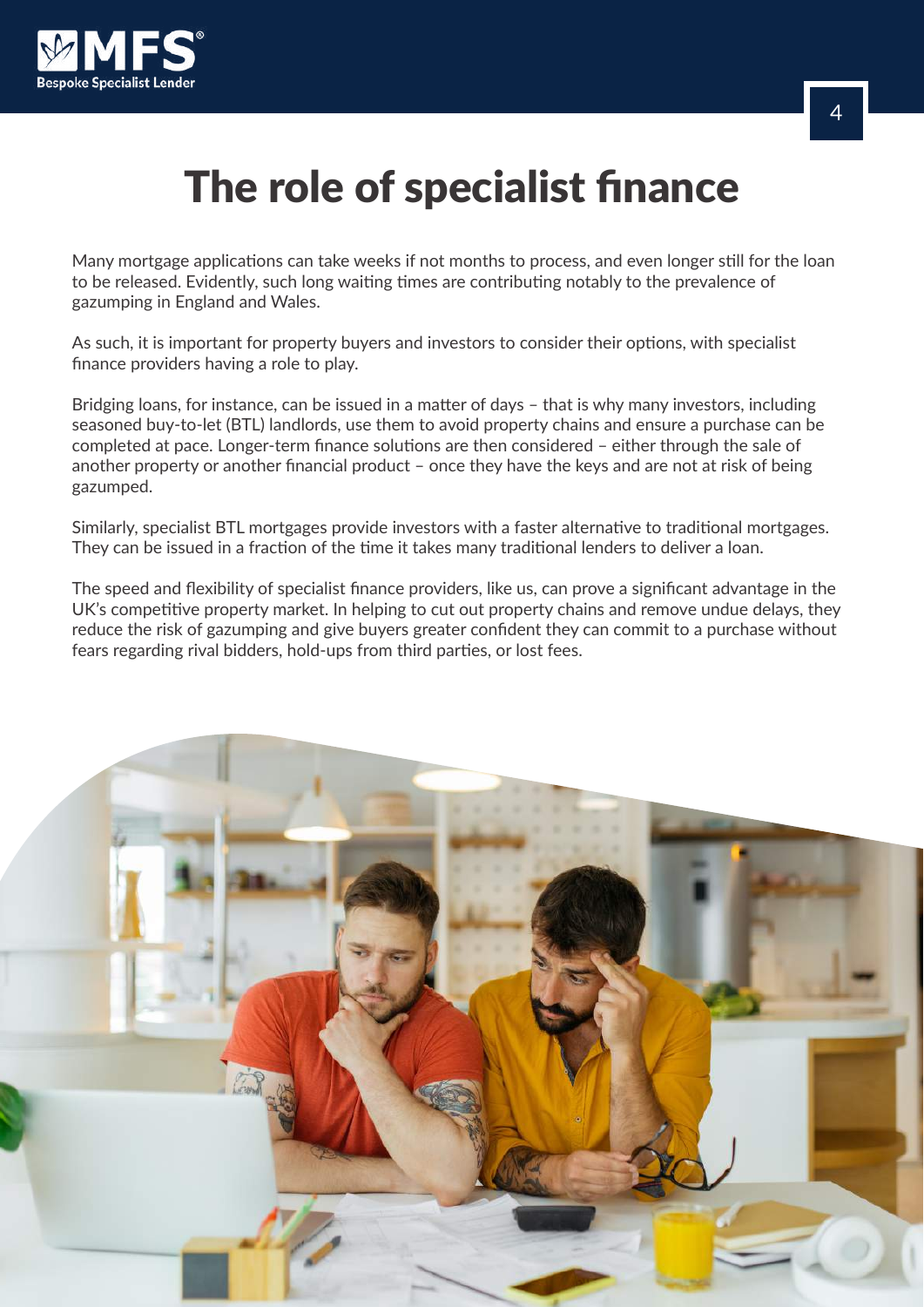

#### Calling for action

Overall, more than two thirds (68%) of homebuyers in England and Wales believe the respective property markets are too competitive. Action is required to address the aforementioned imbalance between supply and demand.

Yet, **previous MFS research from late 2021** showed there is a distinct lack of confidence among the UK public that this issue will be resolved.

A survey of 2,000 UK adults found that just 16% are confident the Government can meet its target of delivering 300,000 new homes every year over the next five years. Moreover, less than a fifth (18%) believe Boris Johnson and his party are truly invested in resolving the housing shortage. Perhaps unsurprisingly, therefore, a mere 14% of respondents are confident the housing crisis will be resolved by 2030, with women (10%) less confident than men (17%) in this outcome.

If unable to deliver more residential property to lessen the fierce competition in the market, could the Government act to directly tackle the problem of gazumping?

Four in five (79%) homebuyers would like to see gazumping outlawed in England and Wales, as it already has been in Scotland. Indeed, this mirrors the 2019 survey, when 80% called for legal reform to clamp down on gazumping tactics.

For Sal

79 $\%$ 



18 believe Boris Johnson and his % party are truly invested in resolving the housing

shortage

#### Outlawing gazumping:

of homebuyers would like to see gazumping outlawed in England and Wales, as it already has been in Scotland.



5